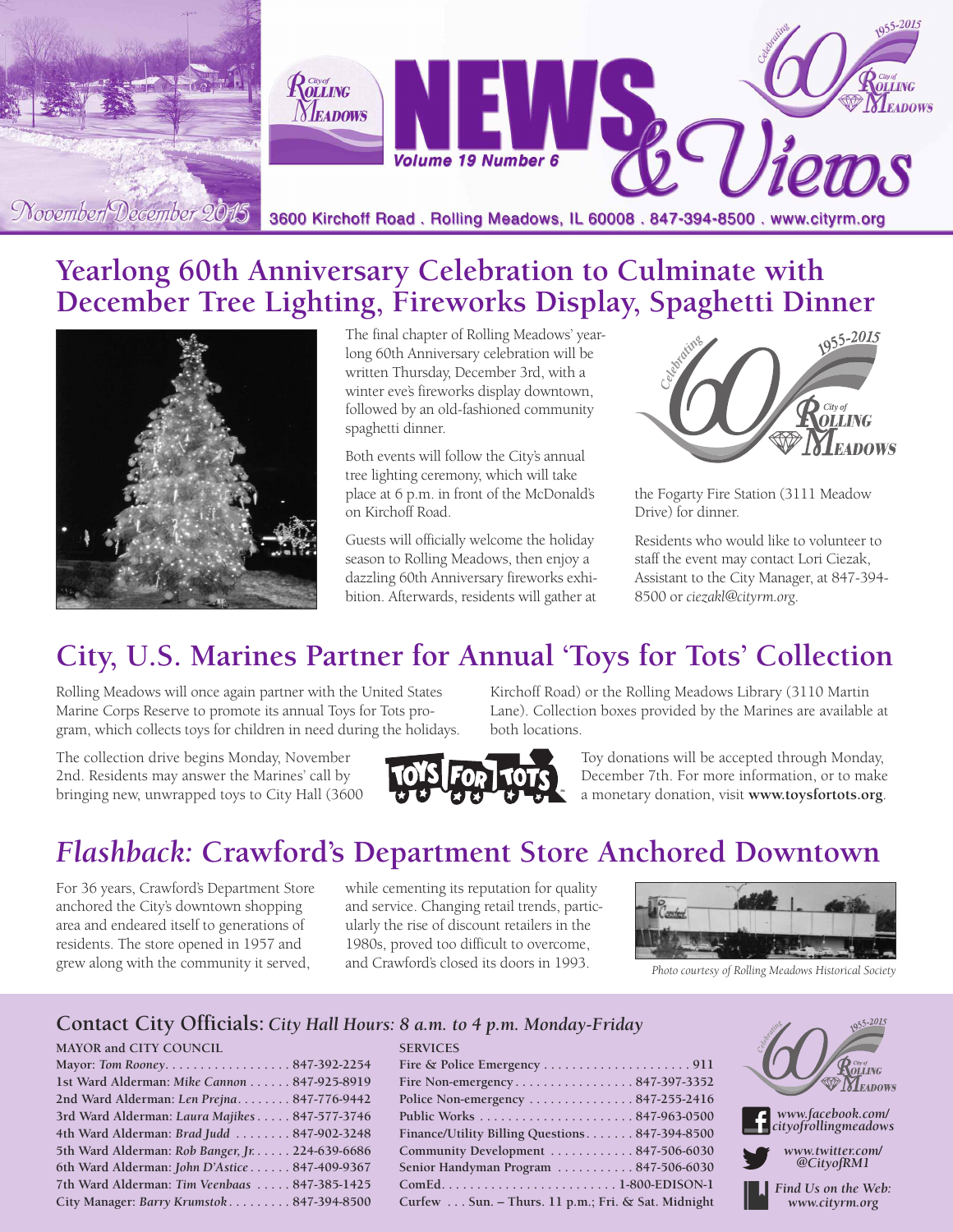#### **Events Foundation Donations Surpass \$50,000 Milestone**

Tax-deductible contributions by residents and local businesses have helped the Rolling Meadows Community Events Foundation raise \$50,223.50 since its inception in 2012.

Nearly 40% of that total – \$18,407 – has been raised in 2015 alone, indicating rapidly-growing interest among community members to help promote the Foundation's mission: provide funding for City-sponsored activities held throughout the year and support Rolling Meadows Historical Museum maintenance.

Donations help offset the costs of staging community events such as the Memorial Day observance, annual veterans' dinner, Independence Day festivities, National Night Out, and holiday tree lighting.

The Foundation is a 501(c)3 nonprofit organization. All donations are tax-deductible.

"We greatly appreciate the generosity of our residents and local businesses," City Manager Barry Krumstok says. "Ongoing support is critical to achieving the Foundation's goal of covering the cost of annual City events and lessening the burden on taxpayers."

City officials encourage continued support from community members to ensure events funding is available for years to come. Going forward, Foundation leaders hope to raise about \$50,000 annually – the equivalent of \$2.06 for each City resident.

Residents and businesses who would like to contribute should make checks payable to "Rolling Meadows Community Events Foundation" and submit them to:

City of Rolling Meadows Community Events Foundation 3600 Kirchoff Road Rolling Meadows, IL 60008



Community Events Foundation volunteers will play an important role in organizing City-wide activities, such as the *seasonal Farmers & Food Trucks market (above left) and Rolling Meadows' annual Independence Day parade.*

# **Volunteers to Help Good Times 'Roll in Meadows'**

As Rolling Meadows' 60th Anniversary celebration draws to a close in December, City officials are seeking a group of dedicated volunteers to serve on a Community Events Foundation steering committee responsible for ensuring that the good times continue to "Roll in Meadows" for years to come.

Feeding off the excitement generated by this year's celebrations, City officials are eagerly anticipating 2016 and moving forward with plans to:

- Expand the number of Friday night Farmers & Food Truck markets.
- Host a second "Wine Down by the Creek" event with live music, craft beer and fine wine.
- Coordinate Rolling Meadows' second annual community block party.

Foundation volunteers will also have an opportunity to support the success of enduring events, including the City's National Night Out, Independence Day parade and fireworks, and holiday tree

lighting celebrations.

"Residents' passion for their City is the reason we've had so much fun celebrating these past 12 months," explains Assistant to the City Manager Lori Ciezak, who serves as staff liaison to the Celebrate 60! Committee that planned this year's events. "Looking ahead, we are searching for residents who are willing to contribute their time and talents to create something that endures."

Tax-deductible donations from residents and local businesses have already helped the Community Events Foundation raise more than \$50,000. What is needed now, Ciezak says, are volunteers bursting with Rolling Meadows pride.

"Volunteering is an opportunity for people to build on the City's past successes. That's how Rolling Meadows was built – by people working together." Residents who wish to volunteer with the Community Events Foundation may contact Ciezak at *ciezakl@cityrm.org* or 847-394-8500.

#### *Council Hosts Public Hearings, Seeks 2016 Budget Approval*

Following a series of public hearings and months of review and discussion, City Council and staff are moving forward with plans to approve Rolling Meadows' budget for Fiscal Year 2016 (FY 2016).

September's "Truth in Taxation" hearing on the proposed 2016 tax levy, and an October hearing on the City and Rolling Meadows Library budgets, offered residents an opportunity to lend their voices to the budget process.

Plans call for aldermen to approve the budget in November. State law requires the City to file its 2016 budget with Cook County in December.

A draft of the 2016 budget is available for public review at City Hall (3600 Kirchoff Road), the Rolling Meadows Library (3110 Martin Lane), and online at **www.cityrm.org/233/Annual-Reports**.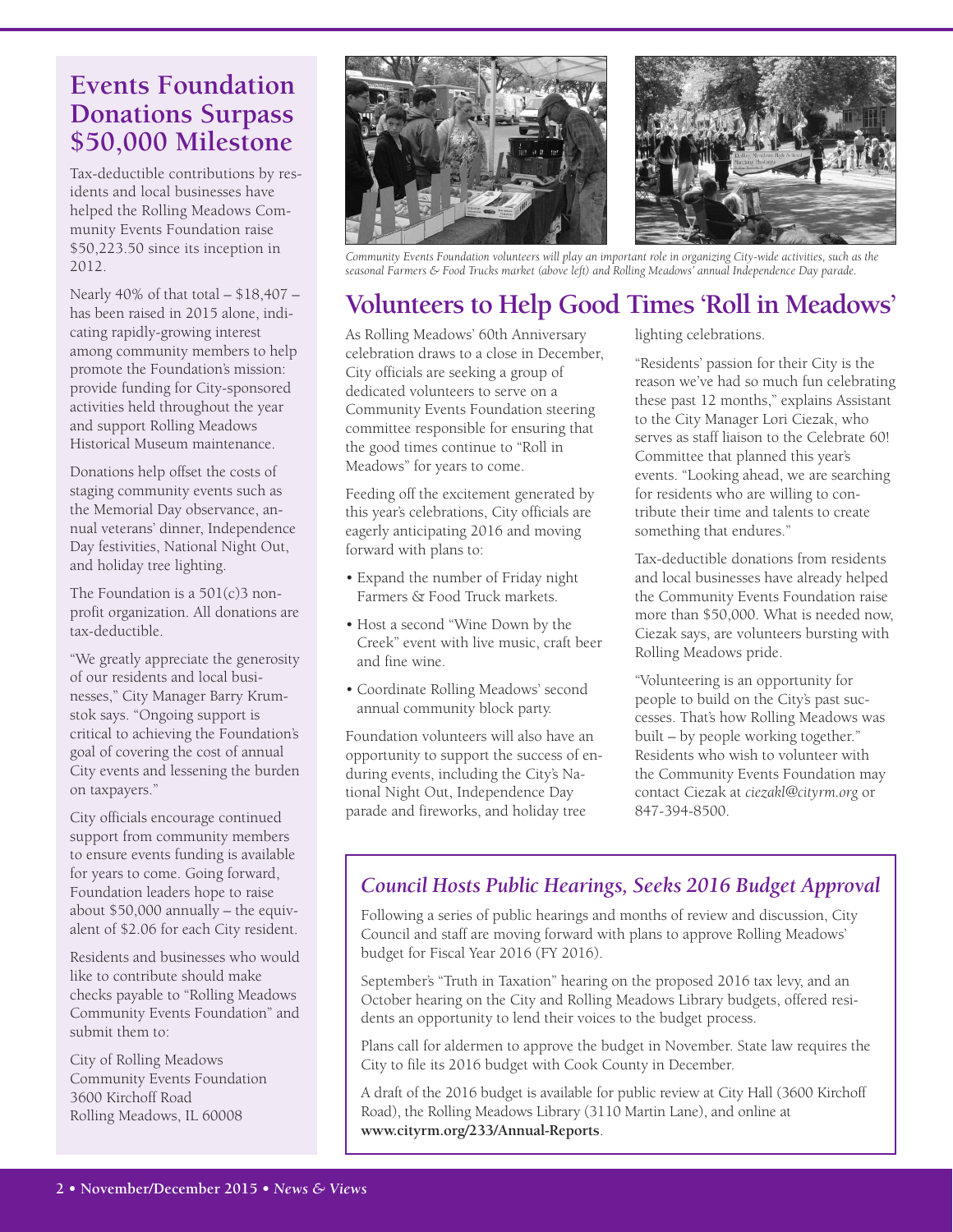#### **Historical Museum Celebrates City's 60-Plus Years of Rich History**

2015 has been a year of community celebration and reflection, as residents proudly marked the City's 60th Anniversary. But for members of the Rolling Meadows Historical Society, every day is a reason to celebrate.

The Rolling Meadows Historical Museum (3100 Central Road) is the centerpiece of the Society's ongoing efforts to document the City's humble beginnings and its transformation into a thriving community. Built as a replica of an original Kimball Hill Home, the Museum features authentic 1950s-era décor that transports visitors back through time.

The home's "garage" serves as the Mu-

#### *Watch City Council Meetings Live via Updated Website*

Residents may now view City Council meetings and other Rolling Meadows Broadcasting Network (RMBN) programming in real time on their computers, tablets, and other devices, following the latest updates to the City's Website.

Visit **www.cityrm.org/609/Live-Feed** to stream Council deliberations live, or to access other programs and information broadcast daily.

"Live streaming of City Council meetings is just the latest example of how technology is making it easier than ever before for residents to access information," explains Information Technology (IT) Coordinator Justin Chiappetta. "Our goal is to help people understand what's happening in our community."

The Website also offers an "On Demand" archive of past Council meetings. Chiappetta says that IT staff are in the process of cataloging past meetings for posting on the Web.

Residents who prefer to watch City Council and Committee-of-the-Whole meetings on their televisions may tune in to TV Channel 6.

seum's Education Center, where an exhaustive trove of historical photos, videos, documents, and memorabilia present the story behind Rolling Meadows' growth and development.

"Guests who visit the Museum – especially younger generations – come away with a better understanding of the City's past and an appreciation for how Rolling Meadows has grown," explains Historical Society member Alice Fitzgerald. "It's a wonderful opportunity to build bridges between the past and present."

The Museum is open Sundays, 1-4 p.m., during its regular winter hours. Group tours are available by appointment. For



*The Rolling Meadows Historical Museum helps guests step back in time.*

more information, call 847-577-7086 or visit **www.cityrm.org/376/Historical-Museum**.

#### **'IRS Phone Scam' Targets City Residents; Callers Threaten Arrest for Taxes Owed**



Rolling Meadows Police Officer John Manfredi has a very simple solution for residents who receive a phone

call from the Internal Revenue Service (IRS) demanding payment of taxes they may owe.

"Hang up the phone. It's a scam," he says.

In countless cases across the U.S., residents have been cheated out of thousands of dollars by criminals who claim to be IRS officials and threaten victims with immediate arrest unless they "pay up." These scam artists will demand that residents withdraw money from their bank accounts or have funds debited directly from their accounts.

It is extremely difficult to apprehend these callers, since many of the calls originate from overseas. That's why Officer Manfredi emphasizes that residents' best defense is knowledge.

- The IRS will **never** contact a citizen by phone to demand immediate payment.
- IRS agents will **never** send police officers to a resident's home.
- The IRS will **never** ask for bank account, credit card or debit card information over the phone.

"The IRS follows a distinct, deliberate process when contacting citizens about collecting outstanding debts," he explains. "The first method of contact is an official letter that arrives in the mail. The IRS will only contact someone by phone after correspondence is firmly established, and accountants and tax attorneys have been retained."

Officer Manfredi has witnessed the scam in action, after a Rolling Meadows resident contacted the Police Department to report a voicemail message left by someone claiming to be from the IRS\*. In fact, the scammer called again after Officer Manfredi arrived at the resident's home.

"This con artist told me I was interfering in a federal investigation," Officer Manfredi recalls with a laugh. "I replied that we were on to him and then hung up the phone. Happily, we were able to help the resident before any money was transferred<sup>"</sup>

Residents who receive threatening calls are encouraged to contact the Rolling Meadows Police Department's non-emergency number, 847-255-2416.

*\*Visit the Police Department's Facebook page (www.facebook.com/rollingmeadowspolice) to hear audio of the voicemail message.*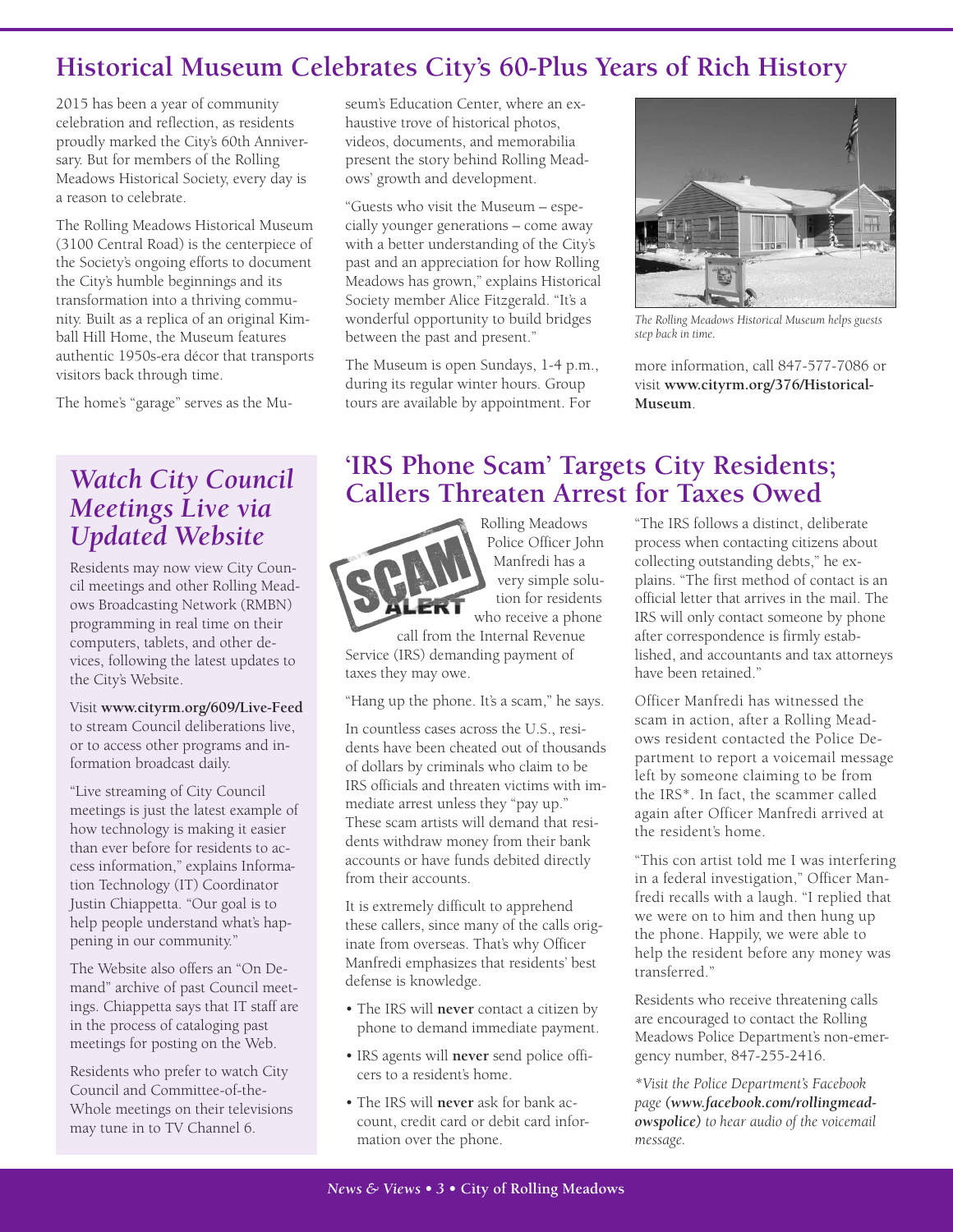| <i>November 2015</i>                                                                                                         |                                                  |                                                                         |                                                                                                                                                                                                                                         |                                                                                                     |                                                                                                     |                                      |  |  |
|------------------------------------------------------------------------------------------------------------------------------|--------------------------------------------------|-------------------------------------------------------------------------|-----------------------------------------------------------------------------------------------------------------------------------------------------------------------------------------------------------------------------------------|-----------------------------------------------------------------------------------------------------|-----------------------------------------------------------------------------------------------------|--------------------------------------|--|--|
| Sunday                                                                                                                       | Monday                                           | Tuesday                                                                 | Wednesday                                                                                                                                                                                                                               | Thursday                                                                                            | Friday                                                                                              | Saturday                             |  |  |
| Daylight Saving Time Ends.<br>Clocks "fall back" one hour.<br>Change batteries in smoke<br>and carbon monoxide<br>detectors. | Early refuse set-out begins. 2                   | <b>Economic Development 3</b><br>Committee, 6 pm                        |                                                                                                                                                                                                                                         | <b>Adjudication Hearing 5</b><br>(Parking), 2 pm, City Hall                                         | 6                                                                                                   |                                      |  |  |
|                                                                                                                              |                                                  | <b>Environmental</b><br>Committee, 7 pm                                 |                                                                                                                                                                                                                                         |                                                                                                     |                                                                                                     |                                      |  |  |
|                                                                                                                              |                                                  | Plan Commission, 7:30 pm,<br>all at City Hall                           |                                                                                                                                                                                                                                         |                                                                                                     |                                                                                                     |                                      |  |  |
| 8                                                                                                                            | Board of Fire & Police Q<br>Commissioners, 9 am, | 10<br>Crime Stoppers,<br>5:30 pm                                        | City Hall closed. Regular 11<br>refuse pickup.                                                                                                                                                                                          | <b>Adjudication Hearing, 12</b><br>1 pm, City Hall                                                  | 13                                                                                                  | 14                                   |  |  |
|                                                                                                                              | <b>City Hall</b>                                 | <b>City Council Meeting,</b><br>7:30 pm, both at City Hall              |                                                                                                                                                                                                                                         |                                                                                                     |                                                                                                     |                                      |  |  |
|                                                                                                                              |                                                  |                                                                         | <b>Veterans Day</b>                                                                                                                                                                                                                     |                                                                                                     |                                                                                                     |                                      |  |  |
| 15                                                                                                                           | 16                                               | <b>City Council Committee 17</b><br>of the Whole, 7:30 pm,<br>City Hall | 18                                                                                                                                                                                                                                      | $\vert$ Adjudication Hearing $19$<br>(Red Light), 2 pm, City Hall                                   | 20<br><b>Water bills due</b><br><b>Police Pension Board.</b><br>3:30 pm, City Hall                  | 21                                   |  |  |
| 22                                                                                                                           | 23                                               | City Council Meeting, 24<br>7:30 pm, City Hall                          | 25                                                                                                                                                                                                                                      | City Hall & Public Works 26<br>closed. Refuse collection<br>(Thursday & Friday) delayed<br>one day. | City Hall & Public Works 27<br>closed. Refuse collection<br>(Thursday & Friday) delayed<br>one day. | Yard waste collection<br>28<br>ends. |  |  |
|                                                                                                                              |                                                  |                                                                         |                                                                                                                                                                                                                                         | <b>Thanksgiving Holiday</b>                                                                         | <b>Thanksgiving Holiday</b>                                                                         |                                      |  |  |
| 29                                                                                                                           | 30                                               |                                                                         | Keep updated on City news with Rolling Meadows'<br>electronic newsletter, E-News & Views,<br>published in February, April, June, August,<br>October and December. Each newsletter is<br>archived on the City's Website, www.cityrm.org. | Rolling<br><b>NEADOWS</b>                                                                           |                                                                                                     |                                      |  |  |

| December 2015        |                                                                                     |                                                                                                                                              |                                                       |                                                                                                                                                                    |                                                                                                    |                |  |
|----------------------|-------------------------------------------------------------------------------------|----------------------------------------------------------------------------------------------------------------------------------------------|-------------------------------------------------------|--------------------------------------------------------------------------------------------------------------------------------------------------------------------|----------------------------------------------------------------------------------------------------|----------------|--|
| Sunday               | Monday                                                                              | Tuesday                                                                                                                                      | Wednesday                                             | Thursday                                                                                                                                                           | Friday                                                                                             | Saturday       |  |
|                      | $\mathcal{R}$ ors (Compared)<br><b>NEADOWS</b>                                      | <b>Economic Development</b> 1<br>Committee, 6 pm<br><b>Environmental</b><br>Committee, 7 pm<br>Plan Commission, 7:30 pm,<br>all at City Hall | <b>Zoning Board of</b><br>Appeals, 7:30 pm, City Hall | <b>Adjudication Hearing</b><br>3<br>(Parking), 2 pm, City Hall<br><b>Holiday Tree Lighting and</b><br><b>60th Anniversary Fireworks</b><br>/Spaghetti Dinner, 6 pm | 4                                                                                                  | 5              |  |
| 6<br><b>Hanukkah</b> |                                                                                     | 8<br>Crime Stoppers,<br>$5:30$ pm<br><b>City Council Meeting,</b><br>7:30 pm, both at City Hall                                              | $\Omega$                                              | Adjudication Hearing, $10$<br>1 pm, City Hall                                                                                                                      | 11                                                                                                 | 12             |  |
| 13                   | <b>Board of Fire &amp;</b><br>14<br><b>Police Commissioners,</b><br>9 am, City Hall | City Council Committee 15<br>of the Whole, 7:30 pm,<br>City Hall                                                                             | 16                                                    | <b>Adjudication Hearing 17</b><br>(Red Light), 2 pm, City Hall                                                                                                     | 18                                                                                                 | 19             |  |
| 2 <sub>0</sub>       | <b>Water bills due</b><br>21                                                        | Blood Drive, 1-7 pm 22<br><b>City Council Meeting,</b><br>7:30 pm, both at City Hall                                                         | 23                                                    | City Hall & Public Works 24<br>closed. Early refuse pickup.                                                                                                        | City Hall & Public Works 25<br>closed. Refuse collection<br>delayed one day.                       | 26             |  |
|                      | <b>First Day of Winter</b>                                                          |                                                                                                                                              |                                                       | <b>Christmas Eve</b>                                                                                                                                               | <b>Christmas</b>                                                                                   | <b>Kwanzaa</b> |  |
| 27                   | 28                                                                                  | 29                                                                                                                                           | 30                                                    | 31<br><b>New Year's Eve</b>                                                                                                                                        | City Hall & Public Works<br>closed. Refuse collection<br>delayed one day.<br><b>New Year's Day</b> |                |  |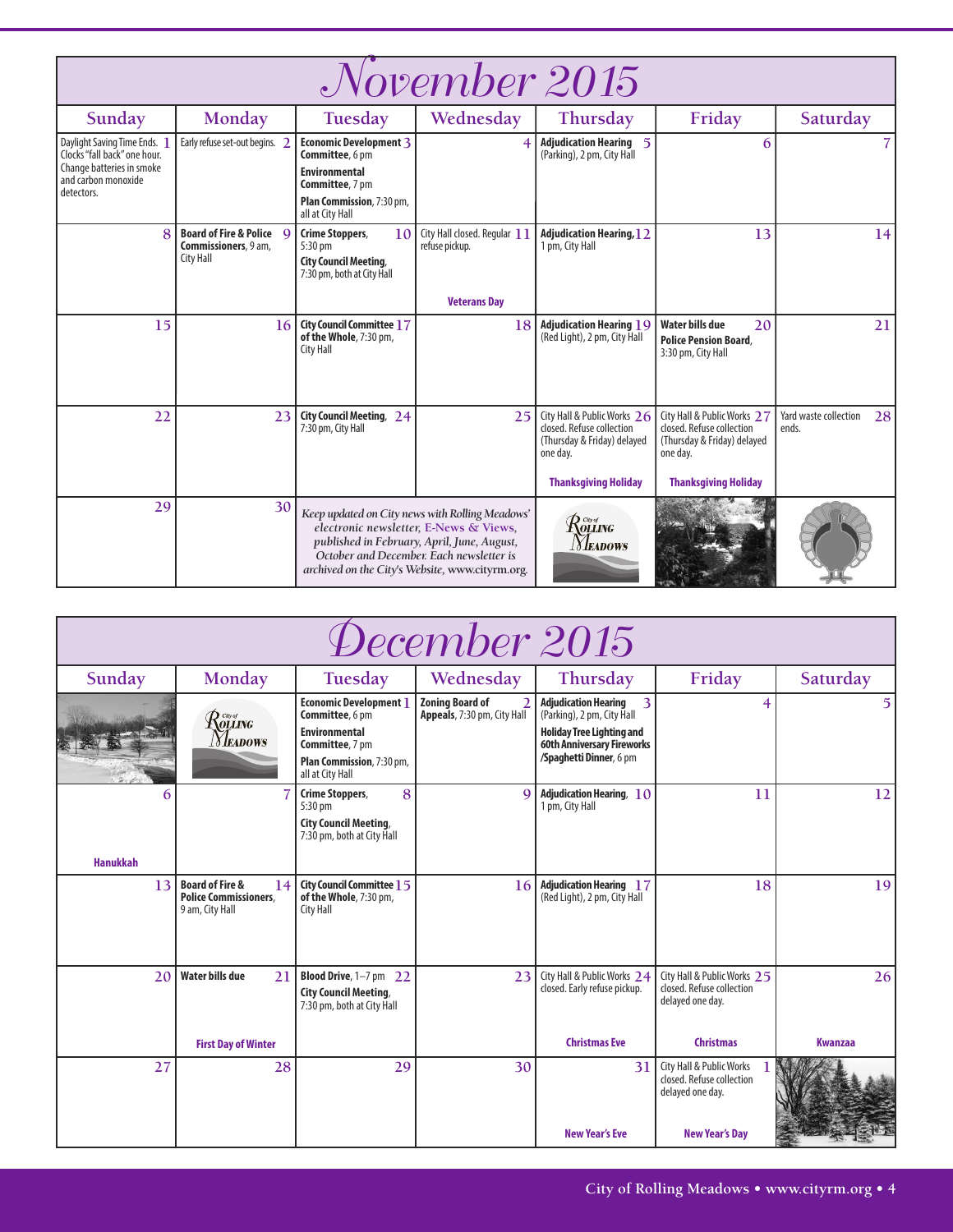#### **October Open House Showcases Firefighter Training and Equipment**

The Rolling Meadows Fire Department's 2015 Open House welcomed hundreds of residents who learned more about the equipment and skills used by firefighters to protect the community.

The event's focus on public safety education included a harrowing live burn demonstration that showcased the effectiveness of home fire sprinklers, and a realistic automobile extrication exercise performed by firefighters.

Guests also explored the Department's fleet of engines and ambulances, and enjoyed meeting Department professionals on a beautiful fall day.



*Several of the Fire Department's engines and ambulances were on display for residents to explore.*

Free hot dogs, chips, and drinks for all attendees were provided by the Rolling Meadows Professional Firefighters Association, I.A.F.F. Local 3705.



*Firefighter John Loesch, Sr. shares insights about life in the fire service with Open House guests.*

# **Public Works Crews Prepare for Winter; Residents Play Vital Role**

The Public Works Department begins preparing for snow clearing operations long before snow blankets the City. As early as October, Department employees are busy inspecting snow fighting equipment, installing plows on vehicles, and conducting practice runs along their assigned routes.



*Winter is coming and Public Works is ready.*

This advance preparation allows crews to spring into action as soon as the first snowflakes being to fall. However, residents and local businesses also play an important role in the success of those efforts:

**Avoid Shoveling Snow into Streets** Blowing snow into streets can cause icy hazards for motorists – and creates more work for residents. When plows return, the snow you've shoveled into the street is likely to end up back in your driveway. Homeowners should shovel snow to the right side of their driveways (when facing the street) and into yard areas whenever possible.

Residents should also clear the sidewalks of snow for the safety of school children and other pedestrians.

**Keep Fire Hydrants Clear of Snow** Shoveling snow away from fire hydrants may save lives. Hydrants that have been

cleared of snow are easier for firefighters to access in emergency situations.

**Observe Winter Parking Bans**

Parking on City streets is prohibited for eight hours following a snowfall of one inch or more. This helps plows clear streets more effectively.

**Drive Safely While Plows are in Action** Use common sense and good judgement when driving in the vicinity of snow plows. Stay back and give plow drivers room to operate. Avoid traveling beside a snow plow – it can veer sideways when hitting drifts or cutting through deep snow. Never try to pass a snow plow that is clearing snow from the streets.

For more information on the City's snow removal efforts, contact Public Works at 847-963-0500 or visit **www.cityrm.org/ 301/Public-Works**.

# **Collection Program Helps Residents Recycle Old Holiday Lights, Cords**

The City of Rolling Meadows has again joined the Solid Waste Agency of Cook County (SWANCC) and Elgin Recycling to offer a seasonal recycling program that allows residents to safely dispose of old holiday lights, electrical cords and wire.

Drop off materials for recycling at a collection box outside City Hall (3600 Kirchoff Road) beginning Monday, November 2nd.

The program will run through Friday, February 12th, 2016.

The City cannot accept garland, live greens, wreaths, or other non-recyclables.

For more information, please visit **www.swancc.org** or **www.elginrecycling.com**.

#### **Items Accepted Include:**

- Incandescent and LED lights (all sizes and colors).
- Extension cords.
- Household wire.
- Computer wires & cords.